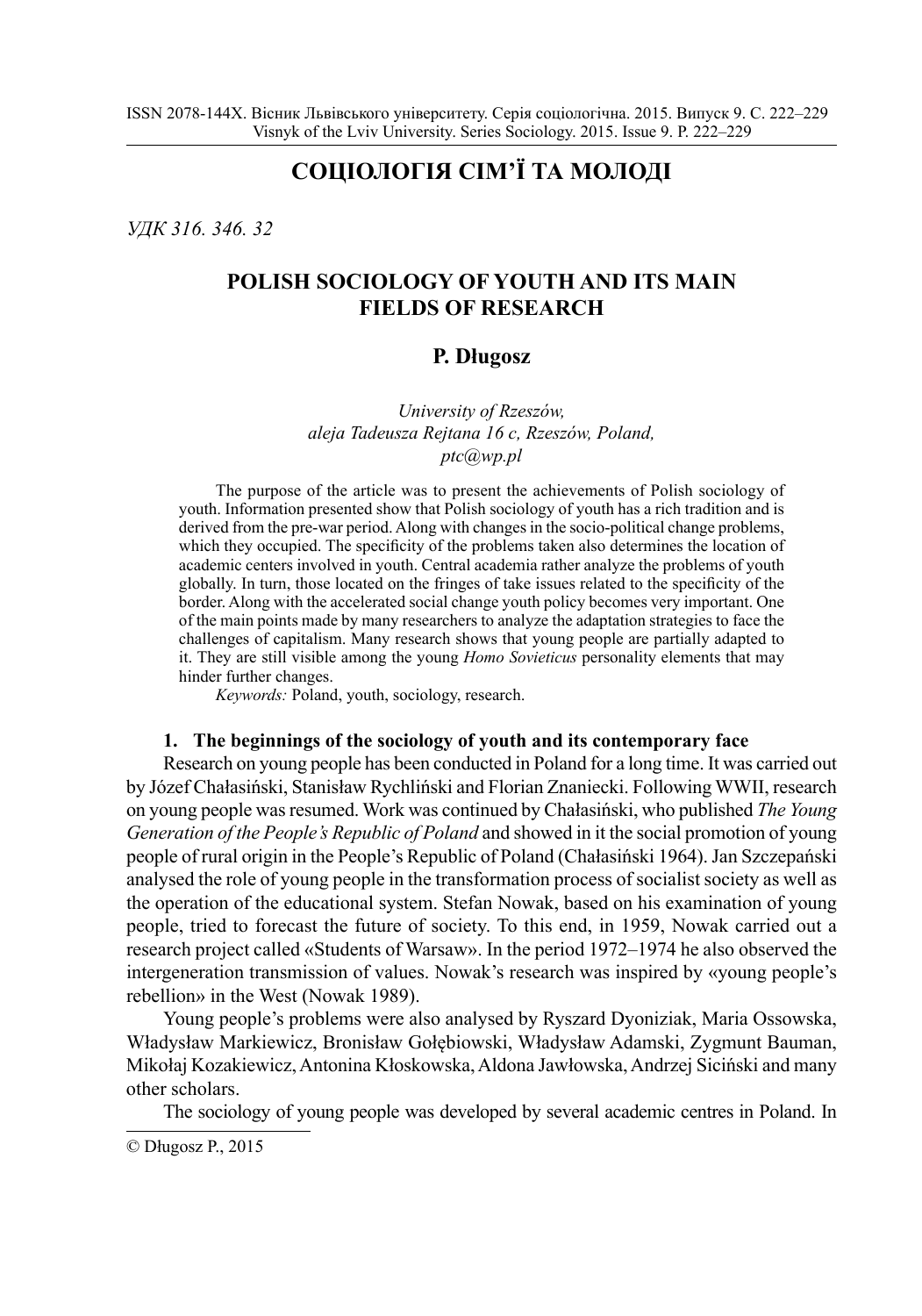Warsaw, apart from Nowak and his students (A. Sułek, I. Krzemiński, K. Koseła, T. Szawiel and M. Grabowska), also Hanna Świda-Ziemba, Krzysztof Kiciński, Jerzy Werstenstein-Żuławski, Janusz Kuczyński and Jan Garlicki took up issues related to different aspects of the young generation.

Sociological research empirically oriented towards young people can also be found at the Jagiellonian University. Marian Niezgoda dealt with, and continues to deal with, the relation between education and social transformation. The matter of students' social personality was approached by Jan Jerschina too. Problems of young people were also studied by Władysław Kwaśniewicz, Kazimierz Sowa and Andrzej Szumakowicz. At present, educational and human capital research projects are continued. Analyses of the social consequences of educational change and new/old educational inequalities were carried out by Piotr Długosz and Marian Niezgoda. Jarosław Górniak's team investigates, among other things, the human capital of university students and that of secondary school pupils. The problems of young people of rural origin were dealt with by Krzysztof Gorlach, Zygmunt Seręga and Zbigniew Drąg.

To date, the Toruń centre has ranked high among Polish research centres focusing on the sociology of young people. It was at this centre that research on young people of rural origin was conducted as part of the Institute for the Development of the Countryside and Agriculture. Research involving the sociology of young people was conducted by Andrzej Kaleta and Zbigniew Kwieciński. Other researchers who took up this area of inquiry in the following years included Ryszard Borowicz and Krystyna Szafraniec. The sociology of young people is also studied by Monika Kwiecińska-Zdrenka and Tomasz Szlendak.

During the process of far-reaching transformations, young people became a frequent focus of research due to their significant role in the creation of the new order. Research on young people was carried out by CBOS (Centre for Public Opinion Research), which, at longer intervals, makes analyses of life goals, reference groups, attitudes towards integration, leisure pursuits etc. In Warsaw, the Youth Research Centre headed by Barbara Fatyga operates as part of the Institute of Applied Social Sciences at Warsaw University. Barbara Fatyga approaches young people's problems from the anthropological perspective. She has published numerous papers on the culture of young people, lifestyles, leisure and the generation. The centre is involved in a number of research projects and it is home to many specialists studying the sociology of young people.

Research related to the sociology of young people is conducted by different academic centres across the country. At Zielona Góra University, a group of researchers studying young people, headed by Maria Zielińska, has been created. The researchers focus on the problem of cultural diffusion as well as problems of the borderland near the Polish-German border, studies of generations and leisure. In Wrocław, at SWPS, research is conducted by Jacek Kurzępa, who deals with social pathologies among young people living in the borderland (*juma*). He studies the problem of underage prostitution and abnormalities in the socialisation in the Western borderland.

Also Poznań features among the centres dealing with young people's problems. Sociological research on young people is conducted by Witold Wrzesień. The issue is also addressed by educators analysing the influence of popular culture on socialisation and educational inequalities. Among the scholars one can find Zbyszko Melosik, Dobrochna Hildebrandt-Wypych, Katarzyna Kabacińska and many others.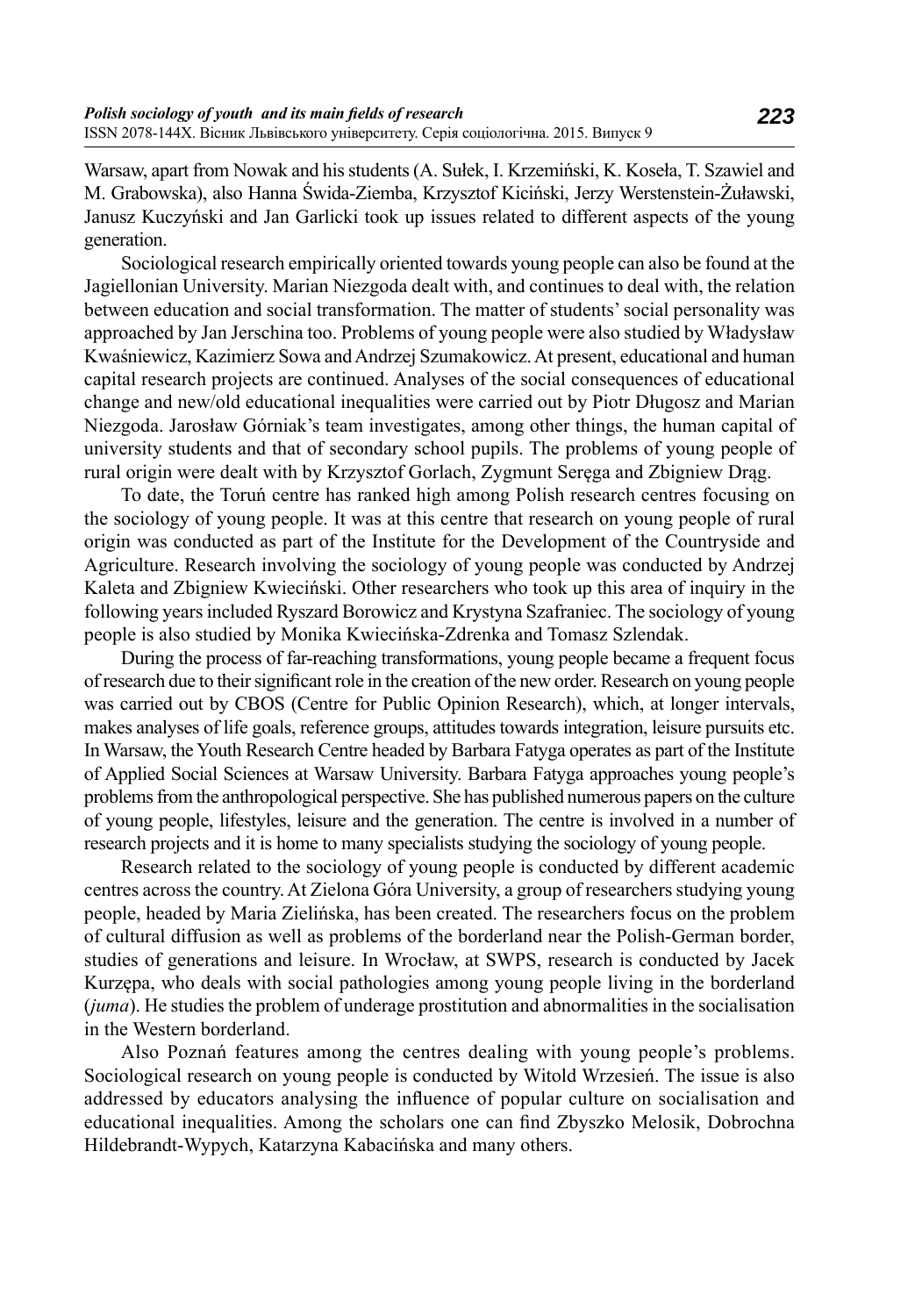One should also mention the Lublin centre, where many years' studies of morality and religiousness, and of their changes, have been conducted by Janusz Mariański. As can be seen, there is a wealth of research on young people and we have only mentioned selected projects. The overview of research projects shows that young people are appreciated by scholars who, in their publications, deal with a wide range of topics.

#### **2. Sociology of youth in the borderlands**

A separate line of inquiry, though strictly connected with the problems of young people, can be seen in the borderland. It concerns mainly the Western and Southern borderlands, represented by numerous related publications.

We should mention here research carried out by Hans Merkens (2003) in Zielona Góra and Berlin. The findings show that Polish youth resembles German youth in terms of their perception of the future, life orientation, family resources, attitude to one's profession and politics. The aspirations of young people living in near-border cities have been studied by Ewa Narkiewicz-Niedbalec (1999) and Woźniak (2003). A great contribution to the generation of knowledge about young people in the borderland has been made by Leszek Gołdyka. He investigated their attitude to European integration, life aspirations and social orientation.

One can also find research projects focusing on young people living near the Polish-Czech border. Interesting findings have been generated by research on young people from the Metropolitan Association of Upper Silesia done by Bożena Pactwa (2011), from which it follows that most young people decide to study at a university and believe that higher education will guarantee a job, and that most frequently they want to have their own businesses. We can also refer to research done by Teresa Sołdra-Gwiżdż (1997, 2008) and Szczurek-Boruta (2003) showing a picture of young people living in the Opole region and in Upper Silesia.

Several Polish-German research projects focusing on young people have also been undertaken. Qualitative results of this research have been presented by Barbara Fatyga, Katarzyna Górniak and Przemysław Zieliński (2000). Also quantitative findings have been presented, showing similarities and differences between the attitudes, lifestyles, religiousness and identities of young people in both countries (Koseła, Jonda 2005). Similar (at least in some respects) comparisons between Polish and German young people in the context of social trajectories were made by Mach (2003). While we have extensive knowledge about young people near the Western and Southern borders, knowledge about young people living near the Eastern border is much more limited.

In the Polish-Ukrainian borderland one should note research carried out by Jerzy Nikitorowicz (2000) related to the cultural identity of Polish, Ukrainian and Belarusian youth. It follows from the research that young people in the borderland are family-centred and oriented towards private goals and stabilisation. As compared with Polish and Belarusian youth, Ukrainian young people identify with the nation to the greatest extent. On the other hand, Polish youth has higher educational aspirations and declares higher mobility. The greatest pessimists are found among young people from Belarus, which may be linked to this country's political situation.

In the Eastern borderland, and in particular in the Podkarpacie region, research was carried out by the Youth Research Centre at PWSW (East European State Higher School)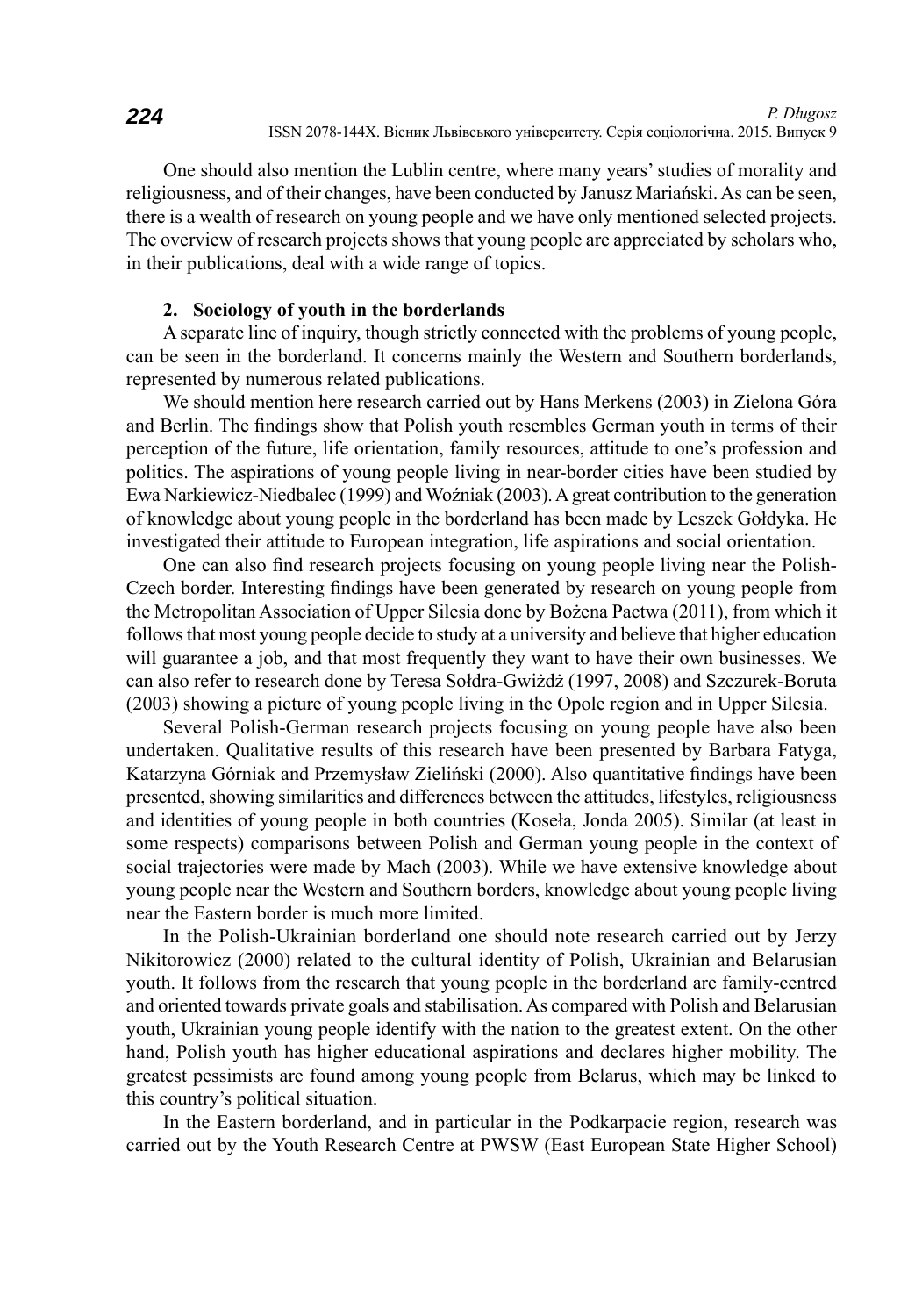in Przemyśl in 2007, 2008, 2009 and 2011. Based on the research, we known that the main life goals of young people are as follows: getting a job, starting a family, gaining respect and achieving a high quality of life. High aspirations related to education prevail. At the same time, people with the highest competences declare that they intend to leave their region. Young people have the ability to exist in information society, but this ability amounts to basic computer skills, using the Internet or the mass media (Długosz 2009).

#### **3. Current research problems-search for homo sovieticus among Polish youth**

For many years now, young people have been an important subject of sociological, pedagogical and anthropological research as well as of other studies. Researchers usually take a closer look at young people when social changes take place, since, according to Karl Mannheim (2011), young people are an innovative factor and constitute potential which may be used in the transformation process. This, however, applies mainly to dynamic societies (Ortega y Gasset1993, Szczepański 1958).

The justifiability of the above claims is verified by the events of the so-called Arab Spring, the occurrence of the 15-M Movement in Spain, the Occupy Wall Street initiative in the US or young people's protests against ACTA. Following the dissatisfaction with the social and economic situation, an «indignant generation» is emerging. Young people display a demanding attitude here. If one is to accept free market and liberal democracy as axiomatic, one may conclude that these protests are anti-system in nature, and this is not a factor which promotes modernisation. One can conclude, after Sztompka (2000), that young people are affected by postmodernism trauma and that protests serve to introduce changes which remove traumatogenic factors: high unemployment, inflation of diplomas or «junk» contracts. Protesting against such phenomena, young people want to remove obstacles which impede their entrance into adulthood.

Problems related to globalisation and the entrance of peripheries into the world system overlap with local phenomena embodied by transformation and modernisation processes. We remember that in 1989, Poland as well as other Central and Eastern European countries, started a far-reaching and comprehensive social change affecting all walks of life. Beside their positive results, the changes have brought many negative phenomena as well. Sztompka refers to them as a social and cultural trauma. He mentions the first wave of trauma which was related to the cultural change, the second, related to the negative consequences of changes (unemployment, decrease in the level of social security) and current traumas arising from the current situation (e.g. inflation of diplomas). They are all a serious system obstacle which will delay the social transformation process, at least until socialised young people appear, in new circumstances, deprived of characteristics typical of representatives of the older generation. In this case, it applies to the replacement of the *homo sovieticus* personality with the *homo ekonomicus* orientation. This claim is close to that put forward by Mannheim and it explicitly positions young people as the demiurge of changes. On the other hand, the above leads to the conclusion that the success of social change, transformation and modernisation is possible when the generation change occurs.

However, as shown by research CBOS, the above hypothesis has not been fully confirmed. While it is true that when one considers the level of educational, life and consumption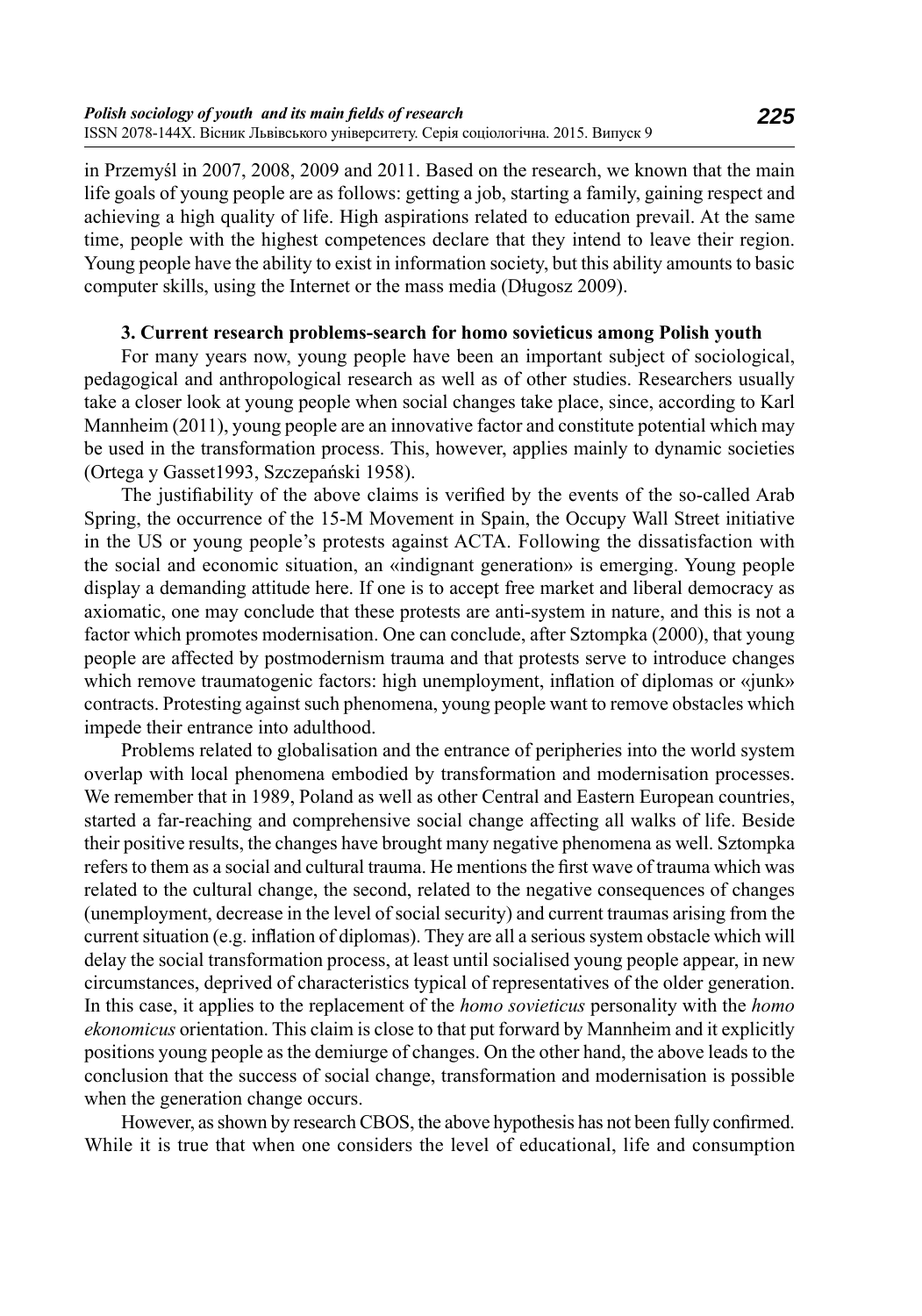aspirations as well as lifestyles, one can observe pro-modernisation attitudes among young people. However, when one looks at deeper system attitudes, it turns out that the affirmation of changes among young looks different.

If we take into consideration the enterprise orientation, then according to 2010 CBOS data, 50 % of young people declared that they intended to set up an enterprise in the future (Młodzież 2011). However, this trend continued to weaken and it represented the smallest proportion if we take into account earlier measurements. However, faced with unemployment, only 12 % of respondents selected the answer «I would start my own business». When asked about investing money in some kind of business, young people most frequently opted for a small profit and a small risk (43 %). A different attitude was observed in 27 % of respondents. When asked about allocation of a small sum of money, they stated that they would deposit it in a bank account and the use for current needs, while the establishment of an enterprise ranked the third (18 %). Comparable data were yielded by research carried out in the Podkarpacie region (Długosz 2009) as well as studies conducted as part of the Human Capital Balance (Szczucka, Jelonek 2011).

 As can be seen, the enterprise orientation is not the preserve of young people. It is a characteristic of a minority and therefore it is difficult to expect an explosion of economic development in a situation where there is no achievement motivation. As maintained by Sztompka (2005: 227), economic development is preceded by the spread of achievement motivation. This orientation is expressed in enterprise activity, for which it is necessary. If we take into account results of research on young people, we will not see their ability to take risks. Far more frequent is affiliation, which means that the spread of one's need for affiliation stops individual competition, non-conformism, originality and innovativeness, thus hampering economic development. In connection with the above, one should conclude that one of the prerequisites of modernisation has not been fulfilled. Subsequent cohorts of young people have still lower values in the case of this variable, which, for countries undergoing transformation may point to serious problems in the future.

According to CBOS research, the democratic orientation of Polish young people does not look good either. Only one-third of secondary school youth believes that democracy has an advantage over other forms of government. On the other hand, 77 % of them claim that parties scramble to get the greatest number of «seats» and personal benefits for their leaders. Only 22 % of respondents are satisfied with the manner in which democracy operates in Poland. Only 9 % claimed that the situation in Poland points to the right direction (Młodzież 2011). Young people do not take any interest in politics (only 14 %), unless they are prompted to do this, which was the case in 2007, when the Civic Platform party won thanks to the broad participation of young people. What is more, 80 % of young people state that they have no trust as regards interpersonal relationships (ibid.). Yet, as observed by Sztompka, «the ability of society to undergo self-transformation certainly depends on the nature of forces holding a group together» (Sztompka 1999:268). In post-modernity, with its challenges, trust may turn out to be a fundamental matter determining the condition of society and its ability to pursue active strategies. However, it is the culture of trust that is needed, and not that of cynicism which is recorded by research and which results in social disintegration. Even worse is the situation in the Ukraine deprived of elementary trust for institutions and the human being (Długosz 2012).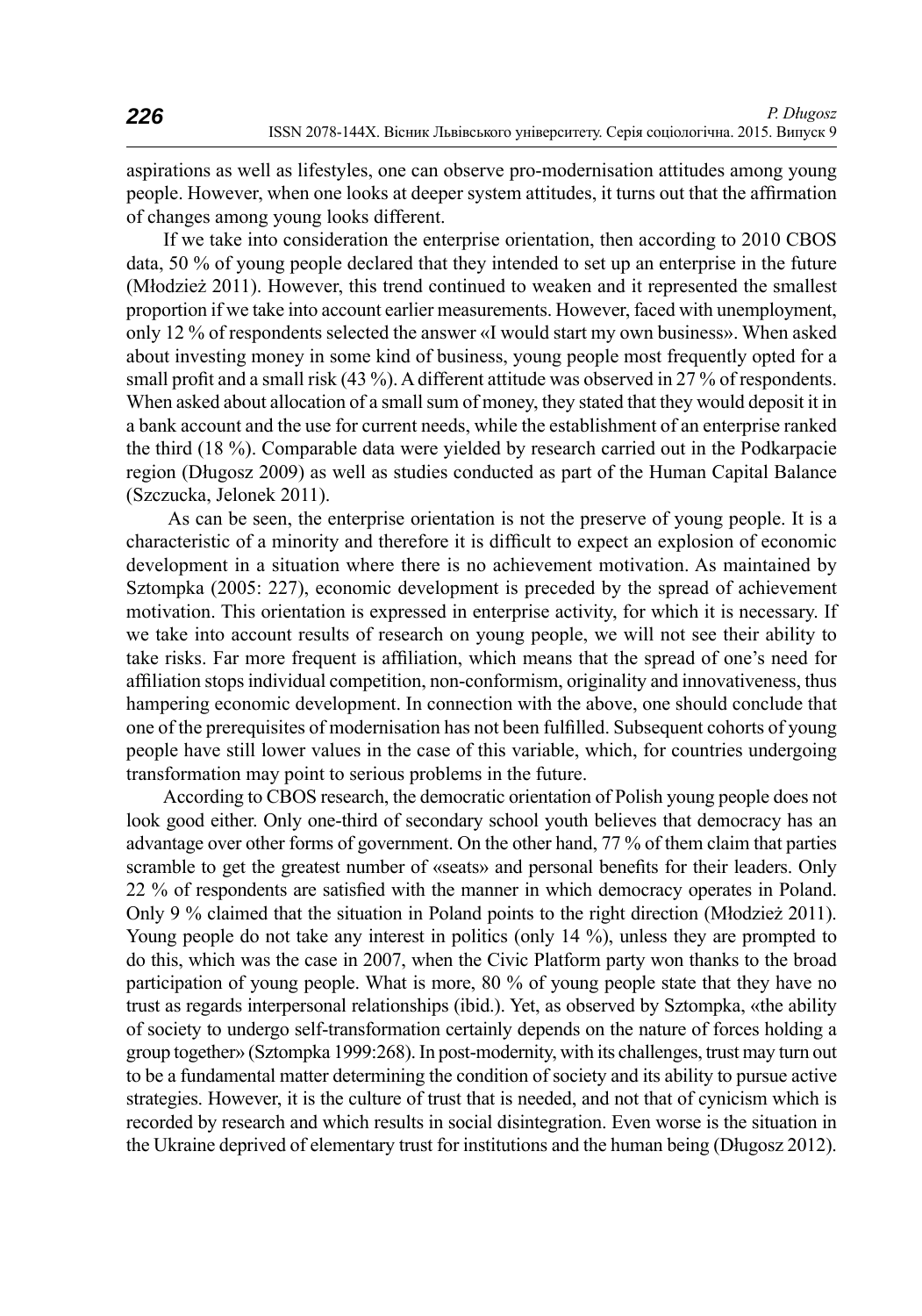Youth protests are usually protests «against» something. The only common goal is the expression of dissatisfaction. Usually, it is the ruling party. One may ask whether we deal with «civic deficit» and what its result will be on the activity of young people (Szafraniec 2011). The fact remains that participation in elections, interest in politics, support for political parties is an index of participation in public life. If, in this respect, young people show serious deficits, then the transformation process may be stopped. The approval of changes as such does not rank high among young people either, as indicated by research carried out by Krystyna Szafraniec (2010). Young people are not enthusiasts cheering the new order, there is no legitimisation of the system. It is difficult to speak of the success of transformation, if only one-third of young people see changes in a positive way, almost 50 % approve of capitalism, one-fi fth of them assess privatisation in a positive way, and a slightly bigger portion welcomes the tightening of ties with the West. The system is more often legitimised by young adults than by nineteen-year olds. The higher the position on the social ladder, the better was the respondent's assessment of changes. Winners' children assess the transformation positively, while losers children provide negative assessments.

Another aspect which shows the level of legitimisation of changes is the so-called sense of inadequacy, expressed by one's psychic well-being. In the case of thirty-year olds, a sense of maladjustment to the surrounding world was noted in 12 % of respondents. In the group of teenagers, such people represented a much bigger group. In this case, winners' children were in a better mental state than the children of losers. Among young adults who achieved success, a sense of adequacy was clearly higher than among people who experienced problems with their jobs, professional status, family and living conditions. One can reiterate, quoting the author, that comparisons made over time and between the youth cohorts analysed allow the researcher to observe a growing positive and ambivalent attitude to changes among thirty-year olds as well as a growing ambivalent and negative attitude among nineteen-year olds. If this trend observed among the young people analysed was to continue in the future, one should expect a growing dissatisfaction and the lack of approval of the system, which merits examination in future.

Reception of the quality of social life by young people was in no way better. In this case, Szafraniec compares the results of research on modern youth with studies carried out a long time ago and she concludes that despite huge system changes, reception of the social world by young people has changed insignificantly. If young people see system circumstances in such an unfavourable light, one can venture the claim that there are no changes related to the improvement of the quality of social life. The lowest values were noted in the case of interpersonal relationships, since social reality is dominated by the rat race and the culture of distrust. Young people also lack a sense of security, because changes carry with them threats and social reality is filled with insecurity (ibid. 114). Even greater «deviations» from system norms can be seen in the case of questions related to the operation of economy. As many as 83 % of respondents decided that providing everybody who wishes to work with a job should be the responsibility of the government. What is interesting, 45 % of respondents supported the idea of maintaining jobs which in fact are not needed, but which are maintained to prevent unemployment. Also, 67 % of subjects claim that in Poland there are too big differences between the highest and lowest incomes.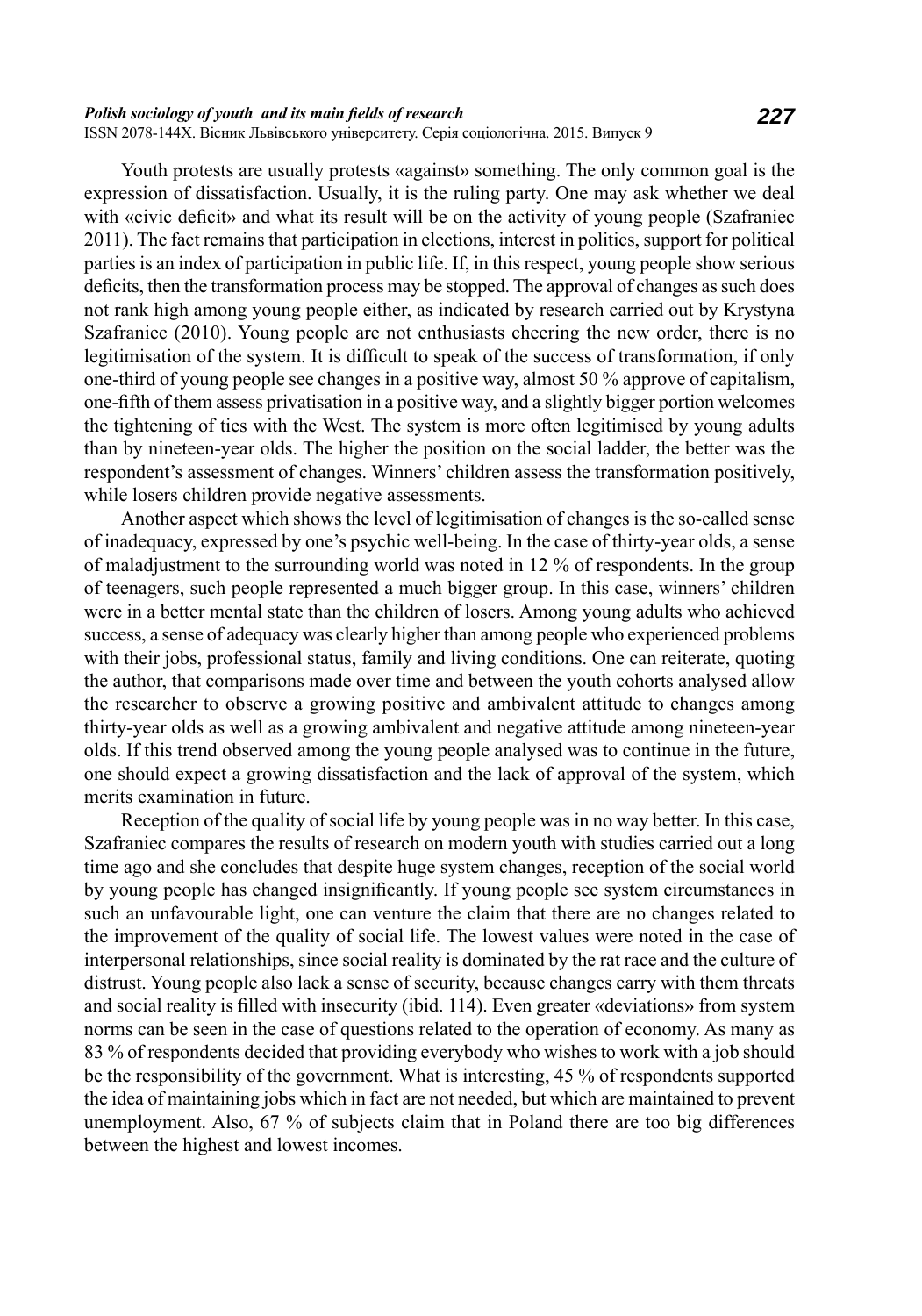Young people who were socialised in capitalism are not pro-capitalist at all and one should rather think that they display characteristics of *homo sovieticus*, which may significantly prevent further changes from taking place in Poland (Długosz, Niezgoda 2012). One sees here strong statist and egalitarian trends which may hamper further modernisation of Poland. Again, it is worth quoting Sztompka (2002), who believed that there is no democracy without democrats, i.e. citizens filled with the democratic ethos, who want to, and who can realise democratic values. There is no capitalism without capitalists filled with the ethos of enterprise and competition, who want to, and who can realise capitalist values. There is no pluralism and openness in culture without open, enlightened, critical and tolerant participants in cultural life. They are indices of change-oriented personalities. One can talk about far-reaching mental changes when a block culture is replaced by democratic and market cultures.

As can be seen in the case of research carried out in Poland, not all constitutive features of capitalist society are embodied by young people. Above all, they show values oriented towards security, conformism, paternalism and a demanding attitude.

#### **REFERENCES**

- 1. *Chałasiński J.* Młode pokolenie Polski Ludowej / J. Chalasinski. Warszawa. 1964.
- 2. *Nowak S.* Ciągłość i zmiana w tradycji kulturowej / S. Nowak. PWN, Warszawa. 1989.
- 3. *Merkens H.* Koncepcja młodzieży. Porównanie młodzieży niemieckiej i polskiej / H. Merkens // B. Idzikowski, E.Narkiewicz-Niedbalec, M. Zielińska, E. Papier. Młodzież polska w nowym ładzie społecznym, Zielona Góra. – 2003.
- 4. *Narkiewicz-Niedbalec E.* Aspiracje edukacyjne młodzieży miast przygranicznych / E. Narkiewicz-Niedbalec // L. Gołdyka (red.), Transgraniczność w perspektywie socjologicznej – kontynuacje, Lubuskie Towarzystwo Naukowe. – Zielona Góra. – 1999.
- 5. *Długosz P.* Aspiracje życiowe młodzieży pogranicza / P. Dlugosz. Impuls, Kraków. 2011.
- 6. *Długosz P.* Młode pokolenie i zmiana społeczna / P. Dlugosz, M. Niezgoda // Switłana Szczudło(red.), Młodzieżowa polityka-problemy i perspektywy. – 2012.
- 7. *Fatyga B.* Młodzi Niemcy i młodzi Polacy na przełomie wieków / B. Fatyga, K. Górniak, P. Zieliński // Instytut Badań nad Podstawami Demokracji, Warszawa. – 2000.
- 8. *Koseła K.* Młodzi Polacy i młodzi Niemcy w nowej Europie / K. Kosela, B. Jonda. IFiS PAN, Warszawa. – 2005.
- 9. *Mach B.* Pokolenie historycznej nadziei i codziennego ryzyka / B. Mach. ISP PAN, Warszawa. – 2003.
- 10. *Mannheim K.* Problem młodzieży w nowoczesnym społeczeństwie / K. Mannheim // K. Szafraniec (red.), Młodzież jako problem i jako wyzwanie ponowoczesności, Adam Marszałek, Toruń. – 2011.
- 11. Młodzież 2010: CBOS, Warszawa. 2011.
- 12. *Niktorowicz J.* Młodzież pogranicza kulturowego Białorusi, Polski, Ukrainy wobec integracji europejskiej / J. Niktorowicz. Białystok. – 2000.
- 13. *Ortega i Gasset J.* Wokół Galileusza, tłum / J. Ortega io Gasset. Spacja. 1993.
- 14. *Pactwa B.* Plany życiowe oraz aspiracje edukacyjne i zawodowe uczniów szkół ponadgimnazjalnych na obszarze GZM / B. Pactwa. Tychy. – 2011.
- 15. *Sołdra-Gwiżdż T.* Młodzież w zmieniającej się rzeczywistości społecznej / T. Soldra-Gwizdz. // T. Sołdra-Gwiżdż (red.),Młodzież-wykształcenie, praca. Dylematy w zmieniającej się rzeczywistości społecznej, Opole. – 1997.